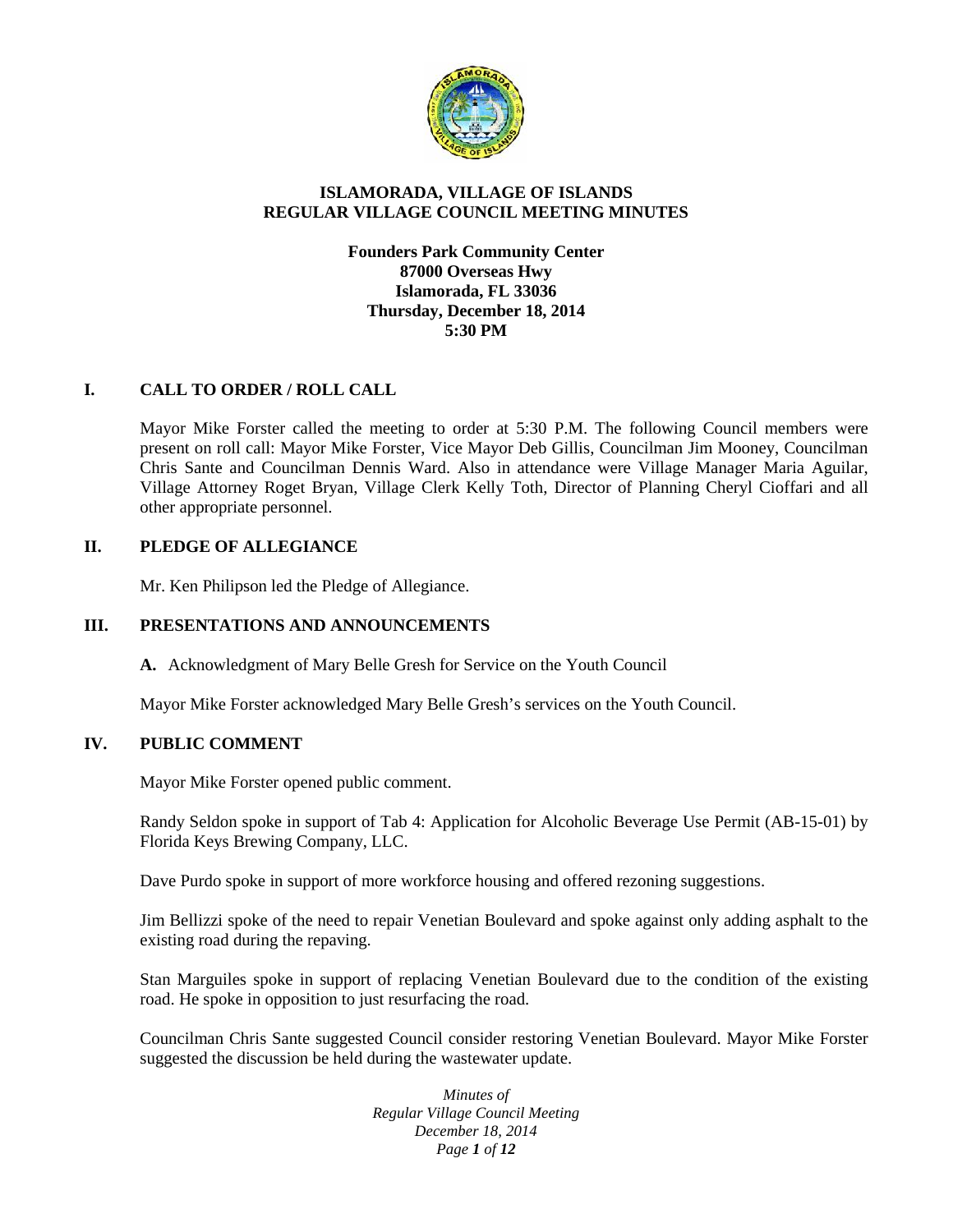Mayor Forster closed public comment.

#### **V. AGENDA: Request for Deletion / Emergency Additions**

Vice Mayor Deb Gillis added discussion regarding housing in industrial districts to section XIV Mayor/Council Communications.

Councilman Dennis Ward added discussion regarding Local Planning Agency appointments to section XIV Mayor/Council Communications.

#### **VI. CITIZENS' ADVISORY COMMITTEE UPDATES**

Pete Bacheler, Chairman of the Local Planning Agency (LPA), provided an LPA update. He stated that there were four members present at the last LPA meeting. Mr. Bacheler stated that of the three items addressed by the LPA, two were tie votes which resulted in the items not being passed. He suggested Council speak with the Village Attorney regarding the quorum requirements so that tie votes do not occur in the future. Councilman Chris Sante acknowledged that there was currently one opening on the LPA.

### **VII. VILLAGE MANAGER REPORTS AND UPDATES**

**A.** Councilman Chris Sante requested updates pertaining to establishment of an affordable housing down payment program and "Lot Swaps". Director of Planning Cheryl Cioffari stated that pertaining to the down payment program, the November Workforce Affordable Housing Citizens' Advisory Committee meeting occurred, but that the affordable housing down payment program was not discussed as there was a change in staff liaisons to the committee. She stated that she expects to provide an update to Council in a month. With regard to the "lot swaps" item, Ms. Cioffari reported that the item could move forward upon completion of the mapping project currently underway.

### **VIII. CONSENT AGENDA**

**A.** Minutes: November 10, 2014 Community Workshop COAST Sea Level Rise December 4, 2014 Regular Village Council Meeting

**B.** Resolution Approving Purchase of Playground Equipment for Founders Park Beach

Councilman Chris Sante made a motion to approve Tab 1 & Tab 2. Vice Mayor Deb Gillis seconded the motion. Council voted all in favor. The motion passed 5-0.

Tab 3 was pulled for discussion from the Consent Agenda by Councilman Chris Sante.

**C.** Resolution of Intent for Levy of a Non-Ad Valorem Assessment in the Remaining Service Area to Repay Grinder Pump Program Lateral Connection Loans

Village Attorney Roget Bryan read the title of the resolution.

Councilman Chris Sante requested background information pertaining to this item. Village Manager Maria Aguilar stated the Village was paying the full cost of the purchase and installation of the grinder pumps. She stated the owners pay for the lateral connection and the Village was providing financing for the grinder pump lateral connections. Ms. Aguilar explained the Village Council made the decision to offer financing when owners expressed they could not afford the costs. Councilman Sante expressed opposition to financing but stated that if financing is provided for one, it should be provide it for all.

*Minutes of Regular Village Council Meeting December 18, 2014 Page 2 of 12*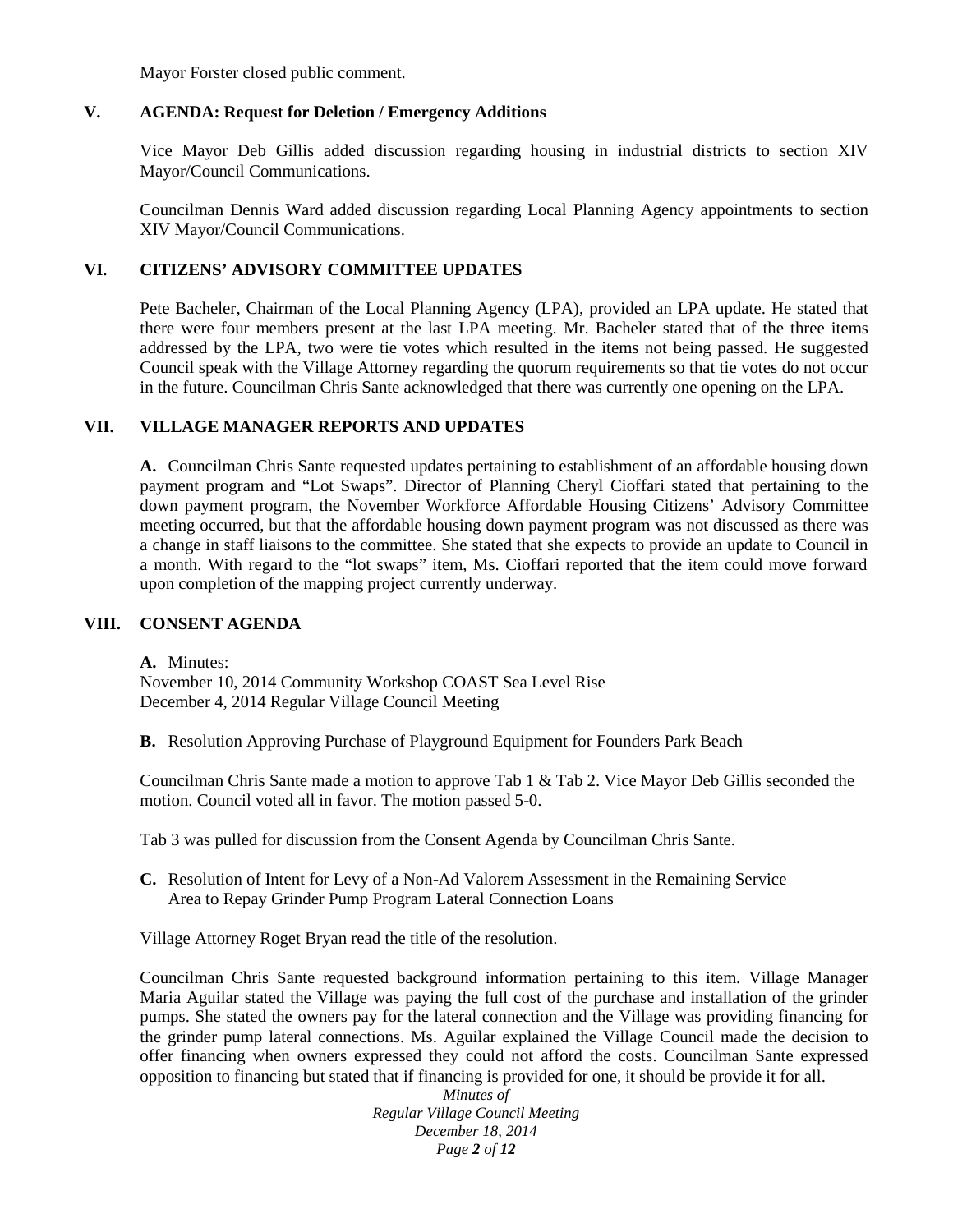Mayor Mike Forster opened public comment.

Ken Philipson stated the previous Council voted to offer financing to make costs equal for grinder pump owners. He stated that the Village isn't financing the grinder pump lateral connection costs; rather the Village is providing the mechanism for the associated costs to be reflected on the property owner's tax bill.

Brad Dougherty stated that currently property owners were not allowed to make the connection to the sewer themselves and that they had to pay a plumber to make the connection for them. He requested that Village Council reconsider this and stated that Monroe County as well as many other cities across the state of Florida allows property owners to make the connection.

Dave Purdo expressed concern for senior citizens with limited incomes.

Village Manager Maria Aguilar explained that the purpose of the Community Development Block Grant (CDBG) program will be to assist low income families with sewer connection costs.

Jim Bellizzi stated that the financing option should be offered to everyone.

Village Manager Maria Aguilar explained that the Village could not obtain an SRF loan to pay homeowner's lateral connection. She clarified that the SRF loan is tied to the DBO contract.

Mayor Forster closed public comment.

Vice Mayor Deb Gillis made a motion to approve. Councilman Jim Mooney seconded the motion. Council voted all in favor. The motion passed 5-0.

### **IX. WASTEWATER MATTERS**

**A.** Wastewater Project Update

Wastewater Program Manager Greg Tindle stated the North Plantation Key (NPK) re-pump station has been operating for approximately two months and site restoration and cleanup of this facility is virtually all that remains to be completed. He stated that 105 vacuum pits had been replaced in NPK. Mr. Tindle stated that the Florida Department of Environmental Protection (FDEP) conducted a site visit that went well. He provided a construction update and reported on the salinity issues. He explained that the salinity levels are trending downward but are still not at an acceptable level.

Councilman Chris Sante asked if it was too soon to see the results of the recent repair near Tavernier Creek Bridge. Mr. Tindle explained that they have been testing that area and it has not shown a high level of salinity. He stated that they will continue to test that area as the tides have not been extremely high.

Discussion ensued regarding the target date for completion of the Middle Plantation Key Plant and budgeting for the replacement of the remaining vacuum pits. Mayor Mike Forster requested, and Council agreed, to staff preparing a replacement schedule for the vacuum pits categorized as ones and twos.

Mayor Mike Forster opened public comment.

Larry Barr expressed concern over the minimal improvement in salinity levels with regard to the number of vacuum pits that have been replaced.

> *Minutes of Regular Village Council Meeting December 18, 2014 Page 3 of 12*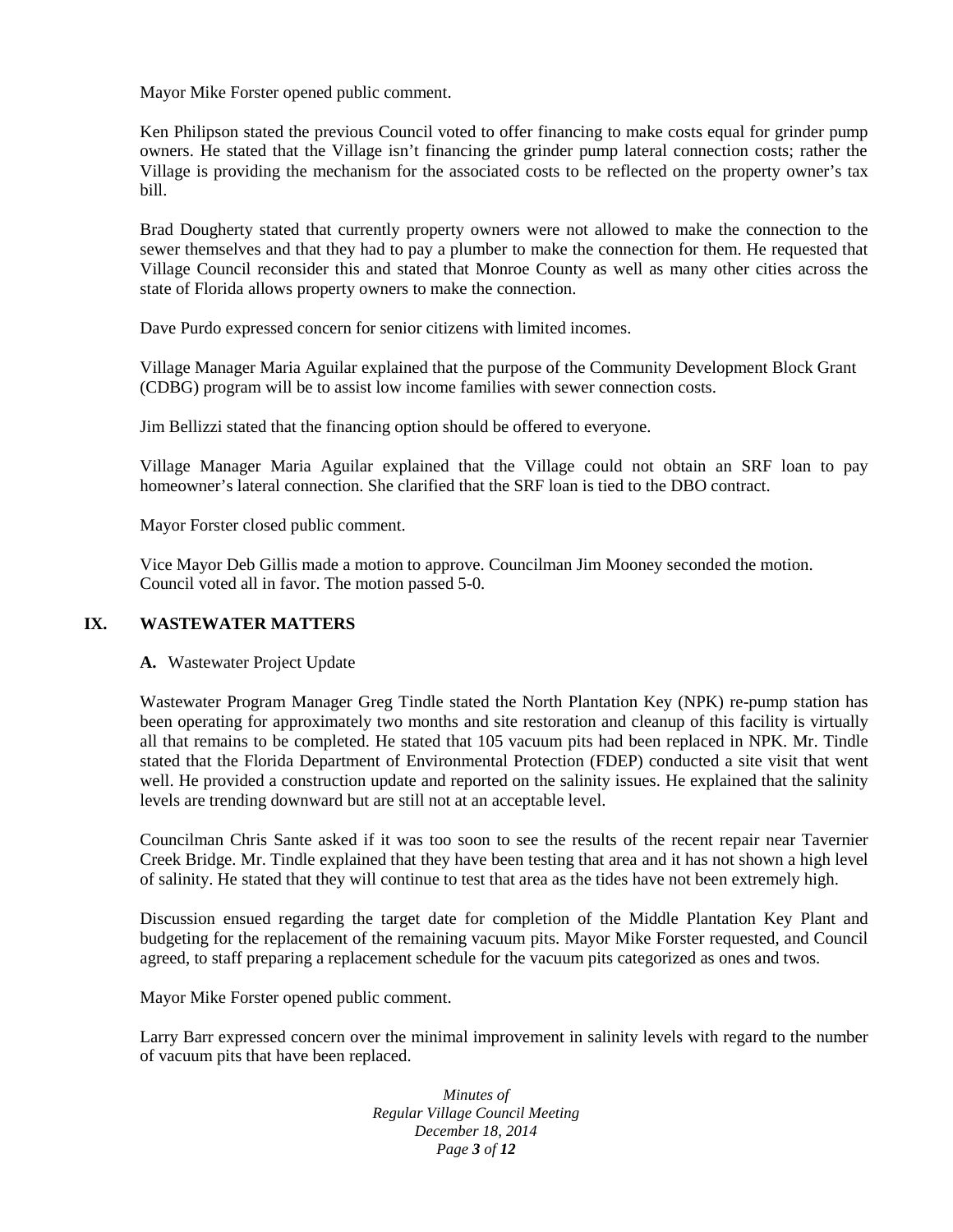Mayor Mike Forster stated that he expects to see the salinity levels drop with the influx of winter visitors to Islamorada.

Mayor Forster closed public comment.

Councilman Chris Sante began discussion on restoring severely dilapidated roads within the Village. Discussion amongst Council ensued resulting in staff direction to provide Council with costs associated with repairing Venetian Boulevard.

Mayor Mike Forster opened public comment.

Dave Purdo spoke in support of repairing Venetian Boulevard.

Jim Bellizzi spoke in support of repairing Venetian Boulevard and the need for funding of future road repairs within the Village.

Stan Marguiles suggested setting a time frame for the completion of Venetian Boulevard.

Mayor Forster closed public comment.

## **X. ORDINANCES**

### **XI. QUASI-JUDICIAL**

Village Attorney Roget Bryan read the quasi-judicial statement and requested that anyone not having been sworn in raise their hand. Village Clerk Kelly Toth swore in the witnesses.

**A.** Application for Alcoholic Beverage Use Permit (AB-15-01) by Florida Keys Brewing Company, LLC

Mr. Bryan read the title of the resolution and requested Council disclose ex-parte communications. Mayor Mike Forster disclosed that he had spoken with Craig and Cheryl McBay. The remaining Councilmembers reported no ex-parte communications.

Planner Thomas Skidmore presented the staff report recommending approval.

Mayor Forster invited the applicant, Craig McBay to speak. Mr. McBay explained, in brief, the intent of the project.

Mayor Mike Forster opened public comment; seeing none, public comment was closed.

Councilman Chris Sante made a motion to approve. Vice Mayor Deb Gillis seconded the motion. Council voted all in favor. The motion passed 5-0.

**B.** Administrative Appeal (AA-15-01) by Lisa and Julian Siegel of a Pre-Application Conference Summary

Village Attorney Roget Bryan read the title of the resolution and requested Council disclose ex-parte communications. All Village Council Members stated that they had not had any ex-parte communications.

> *Minutes of Regular Village Council Meeting December 18, 2014 Page 4 of 12*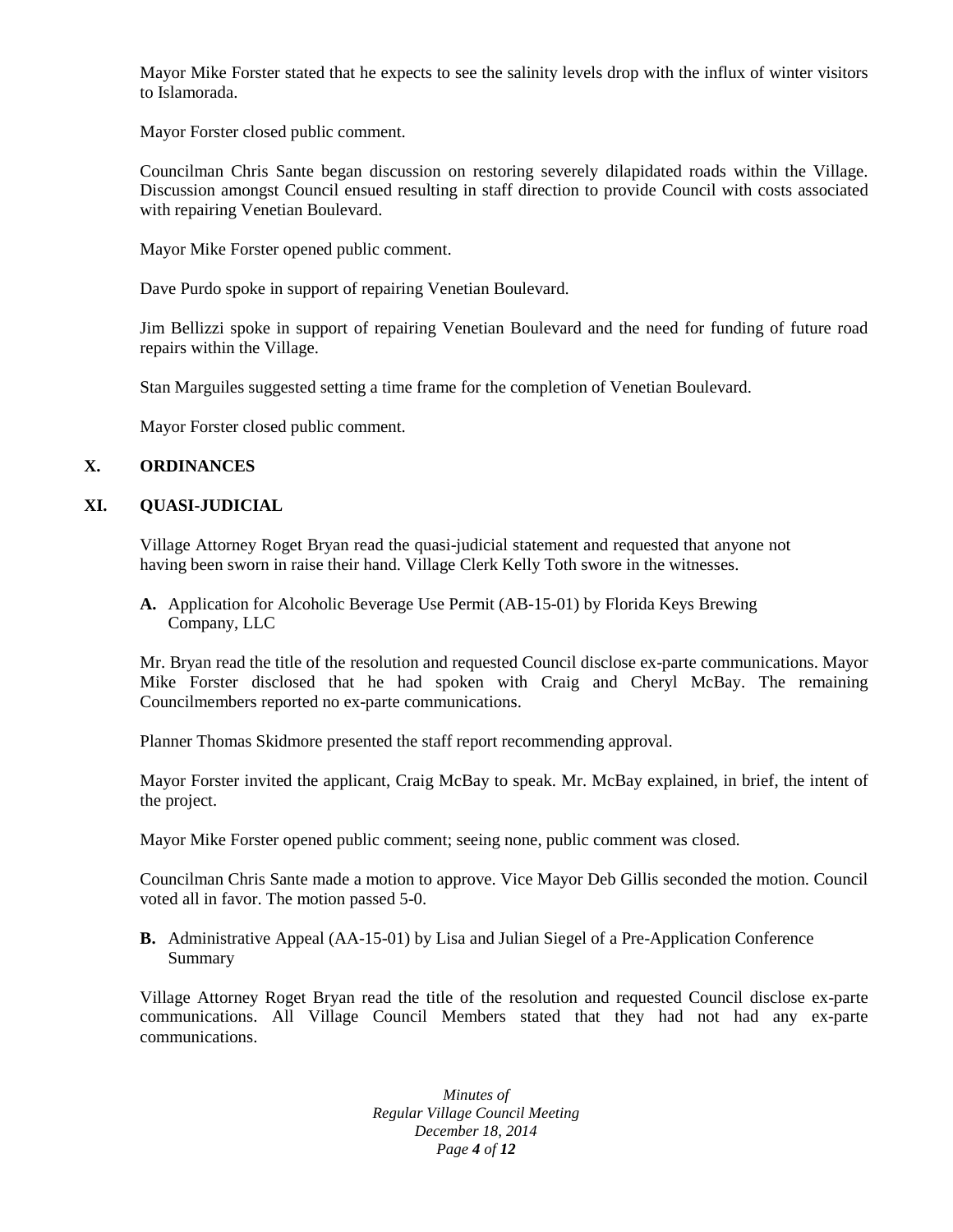Director of Planning Cheryl Cioffari presented the staff report recommending denial of the administrative appeal.

Councilman Chris Sante asked if the building had a full bath. Director of Planning Cheryl Cioffari confirmed that the structure did in fact have a full bath.

Mayor Mike Forster invited the applicant to speak.

Julian Segal stated he and his wife purchased the Red Cross home approximately six months ago and considers the structure to be a home. He stated his historical research depicts this structure as a home.

Mayor Forster opened public comment for those speaking in favor of the application.

Don Horton stated he assisted the Siegel's in their research and that he searched for a certificate of occupancy that reflected a change in use and did not locate one. Mr. Horton requested the Council find in favor of the structure being designated as a house.

Dave Purdo spoke in support of the structure being designated as a house and Council approving the application.

Buddy Pinder stated he recalled individuals living in the structure as a home in the 1960's.

Mayor Forster opened public comment to those opposed. Seeing none, public comment was closed.

Vice Mayor Deb Gillis made a motion to approve the structure as a residence. Councilman Chris Sante seconded the motion. The motion passed 4-1 with Councilman Dennis Ward voting in opposition.

**C.** Application for Administrative Relief (15-01) for Miles Teach

Village Attorney Roget Bryan read the title of the resolution and requested Council disclose ex-parte communications. All Village Council Members reported that they had not had any ex-parte communications.

Director of Planning Cheryl Cioffari presented the staff report.

Mayor Mike Forster opened Council discussion; seeing none, he invited the applicant to speak. The applicant was not present.

Mayor Forster opened public comment; seeing none, public comment was closed.

Councilman Dennis Ward asked if there were any property owners ahead of the applicant in the BPAS. Director of Planning Cheryl Cioffari stated that there were 36 property owners ahead of this applicant and provided and explanation of the BPAS ranking process.

Councilman Chris Sante made a motion to approve one BPAS allocation award. Vice Mayor Deb Gillis seconded the motion. Council voted all in favor. The motion passed 5-0.

#### **XII. RESOLUTIONS**

**A.** Resolution Approving the Market Rate Residential Building Permit Allocation System Ranking and Awards for Quarter 4 of 2014

> *Minutes of Regular Village Council Meeting December 18, 2014 Page 5 of 12*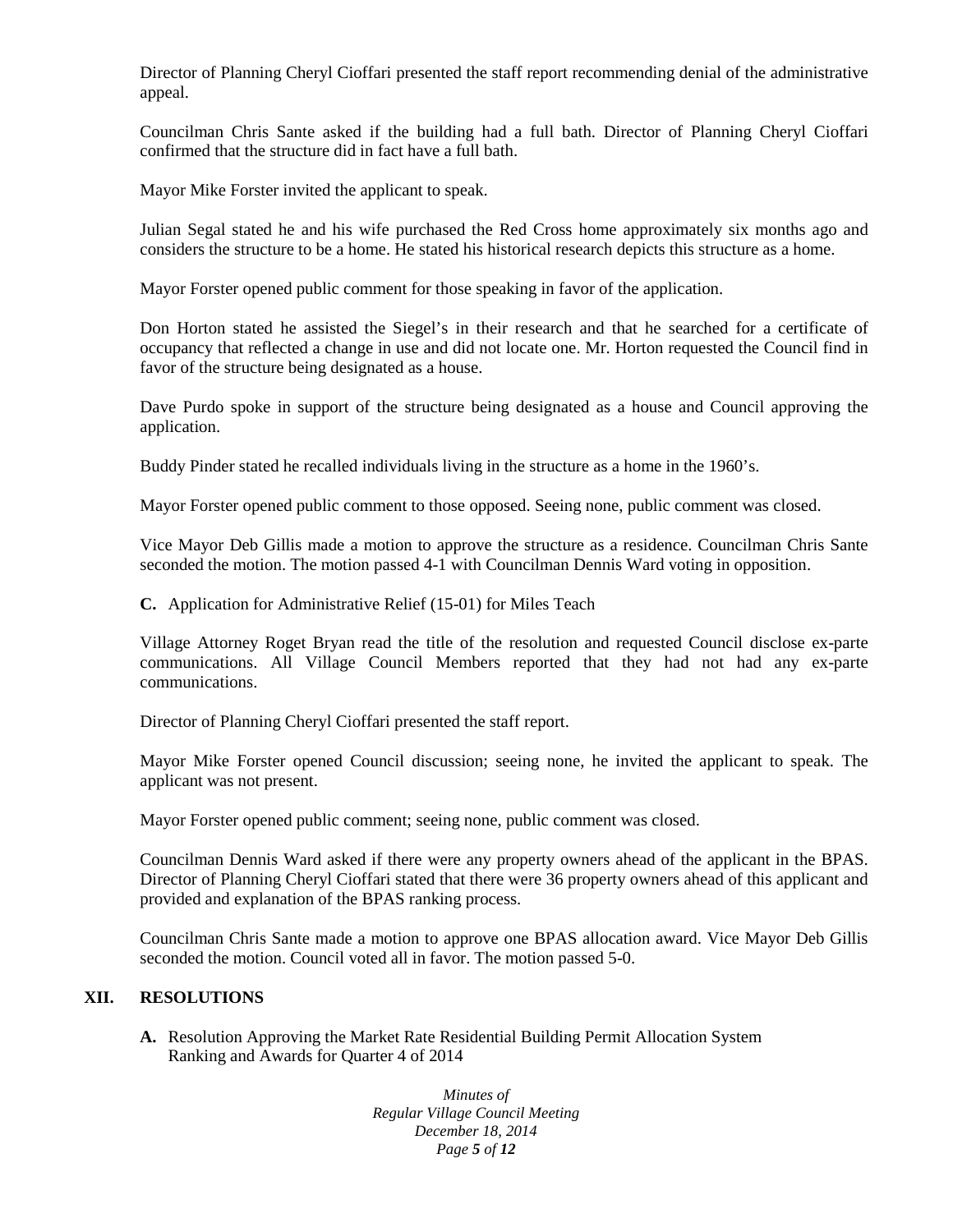Village Attorney Roget Bryan read the title of the resolution. Senior Planner Shane Laakso presented the staff report recommending approval.

Mayor Mike Forster opened public comment.

Jim Bellizzi stated that he was next on the BPAS allocation list and that he was 15 days late applying for his deferral. Mr. Bellizzi stated that he asked the planning department if someone else on the list could be moved up to which the planning department responded that they did not have a remedy to do this. Mr. Bellizzi suggested that applicants be notified individually of their impending allocation.

Director of Planning Cheryl Cioffari explained the requirements of the Village Code and the purpose of the Building Permit Allocation System (BPAS).

Vice Mayor Deb Gillis asked if it was possible to provide a deferral to Mr. Bellizzi. Director of Planning Cheryl Cioffari stated that there was not any language in the Code that would allow this.

Councilman Chris Sante spoke in support of allowing the deferral for Mr. Bellizzi.

Village Attorney Roget Bryan explained that there is no explicit mechanism in the code that addresses what can be done when an applicant misses a deferral opportunity.

Councilman Jim Mooney asked if anyone had ever missed their deferral opportunity in the past. Director of Planning Cheryl Cioffari stated yes, other people had missed their deferral opportunity. She explained that in these situations they had to take their allocation or if they did not take the allocation the Village recaptured it and was able to use it for administrative relief. Discussion ensued amongst Council and staff regarding the allocation process of BPAS awards. Mr. Bellizzi stated that the Director of Planning was absolutely correct, that the department did not have a mechanism to provide him relief. He stated that he was not trying to abuse the system, but rather trying to encourage Council to correct the system.

Mayor Forster closed public comment.

Vice Mayor Deb Gillis stated that she would like to provide a deferral but expressed concern for compromising the integrity of the BPAS. She also expressed concern that this would encourage others to request a deferral at the last minute.

Village Attorney Roget Bryan stated the applicant will have 180 days to pick up the permit from the date the notice is mailed.

Vice Mayor Deb Gillis made a motion to approve. Councilman Dennis Ward seconded the motion. Council voted all in favor. The motion passed 5-0.

Vice Mayor Deb Gillis suggested notifying applicants of the BPAS rankings and reminding them of the deferral procedure.

Councilman Dennis Ward asked if there was a notification problem. Director of Planning Cheryl Cioffari stated that there was not. Vice Mayor Deb Gillis stated she wished to add another level of notification to the existing process.

Councilman Chris Sante requested that Council consider a rule that would allow Council the ability to defer a permit before it is voted on and requested the item be added to a future agenda for discussion. Director of Planning Cheryl Cioffari asked if Council wanted to allow a longer time frame. Mayor Forster

> *Minutes of Regular Village Council Meeting December 18, 2014 Page 6 of 12*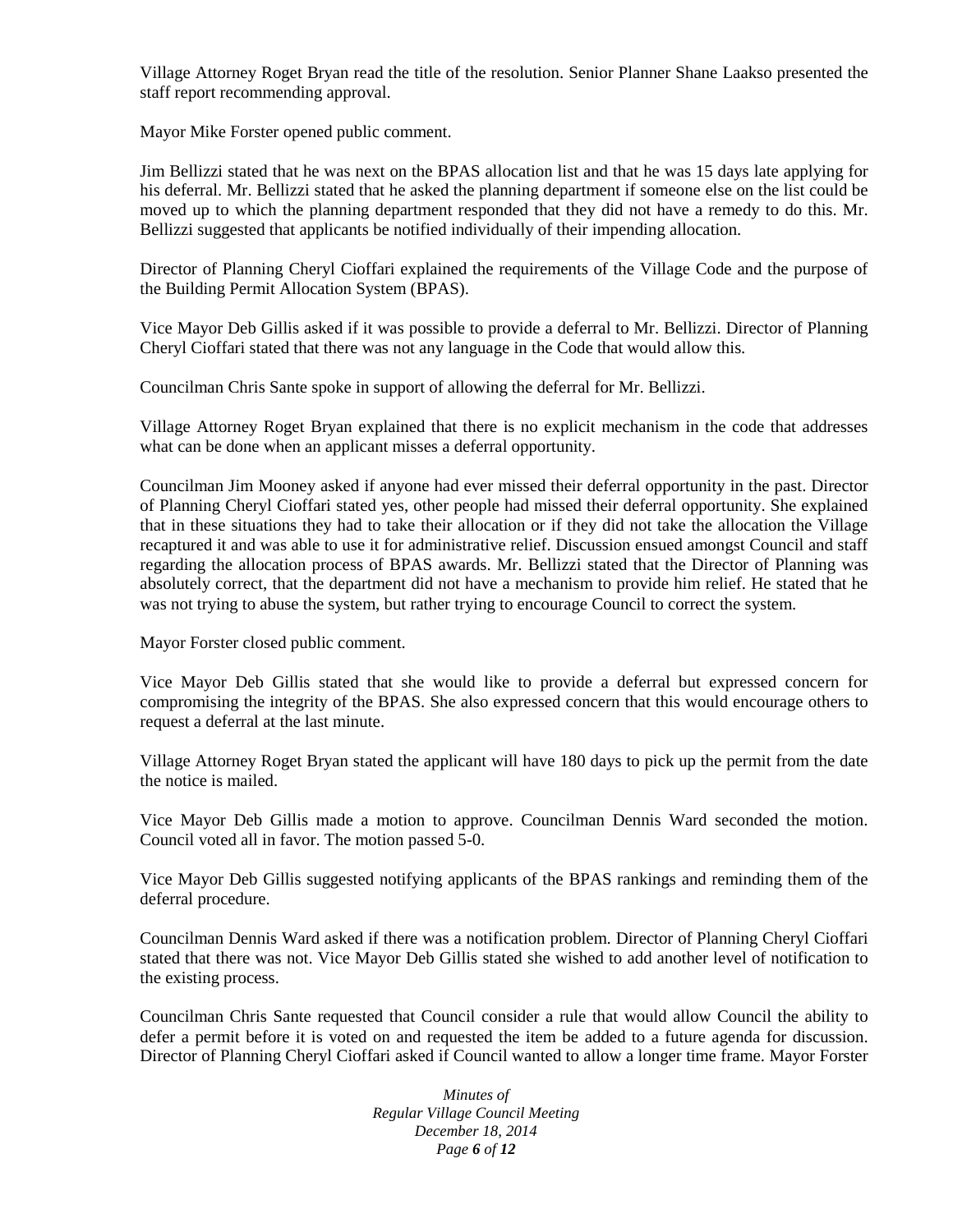asked if there was Council support for this item. Seeing none, Councilman Sante withdrew his request for future discussion.

Mayor Mike Forster clarified that Council was directing staff to send out a letter to future recipients on the list reminding them of the ranking.

**B.** Resolution Approving the Nonresidential Building Permit Allocation System Ranking and Awards for Quarter 4 of 2014

Village Attorney Roget Bryan read the title of the resolution. Senior Planner Shane Laakso presented the staff report recommending approval.

Mayor Mike Forster opened public comment; seeing none, public comment was closed

Councilman Dennis Ward made a motion to approve. Councilman Chris Sante seconded the motion. Council voted all in favor. The motion passed 5-0.

**C.** Resolution Adopting Zoning in Progress- Development of Structures Greater than 10,000 SF

Village Attorney Roget Bryan read the title of the resolution. Director of Planning Cheryl Cioffari presented the staff report recommending adoption of the resolution.

Councilman Dennis Ward asked if the zoning in progress was a result of the referendum and Community Character Task Force recommendations. Mayor Forster said yes. Councilman Ward stated he was under the impression that the definition of community character was to be incorporated into the Comprehensive Plan. He stated that he thought the intent behind placing the definition in the Comprehensive Plan was to provide direction in the event of development related legal action. Vice Mayor Deb Gillis explained that it was decided the definition would go into the budget book and be placed on the website.

Mayor Mike Forster spoke in support of placing the item before the voters again at a special call referendum. He stated that the language of the referendum item should be modified to remove any unintended consequences. Vice Mayor Deb Gillis stated that she would support a special call referendum. She stated that with a zoning in progress they have up to a year, but that they do not have to keep it in place for an entire year.

Councilman Jim Mooney suggested Council discuss the overall allowable amount of commercial square footage that is allocated. He stated that he would not be opposed to a special call referendum.

Councilman Chris Sante stated that he did not think there was a need for a referendum. He suggested the Village craft an ordinance with better verbiage and suggested that with this type of item the public would be present to voice their opinion.

Councilman Jim Mooney spoke of the ability to rebuild a structure if the structure was destroyed. He spoke in support of Councilman Sante's suggestion regarding clarifying the verbiage through an ordinance.

Councilman Ward stated he thought the purpose of the item being placed on referendum was so that it could not be changed by an ordinance at a later date. Councilman Ward spoke in support of placing the item on referendum.

Mayor Mike Forster opened public comment.

*Minutes of Regular Village Council Meeting December 18, 2014 Page 7 of 12*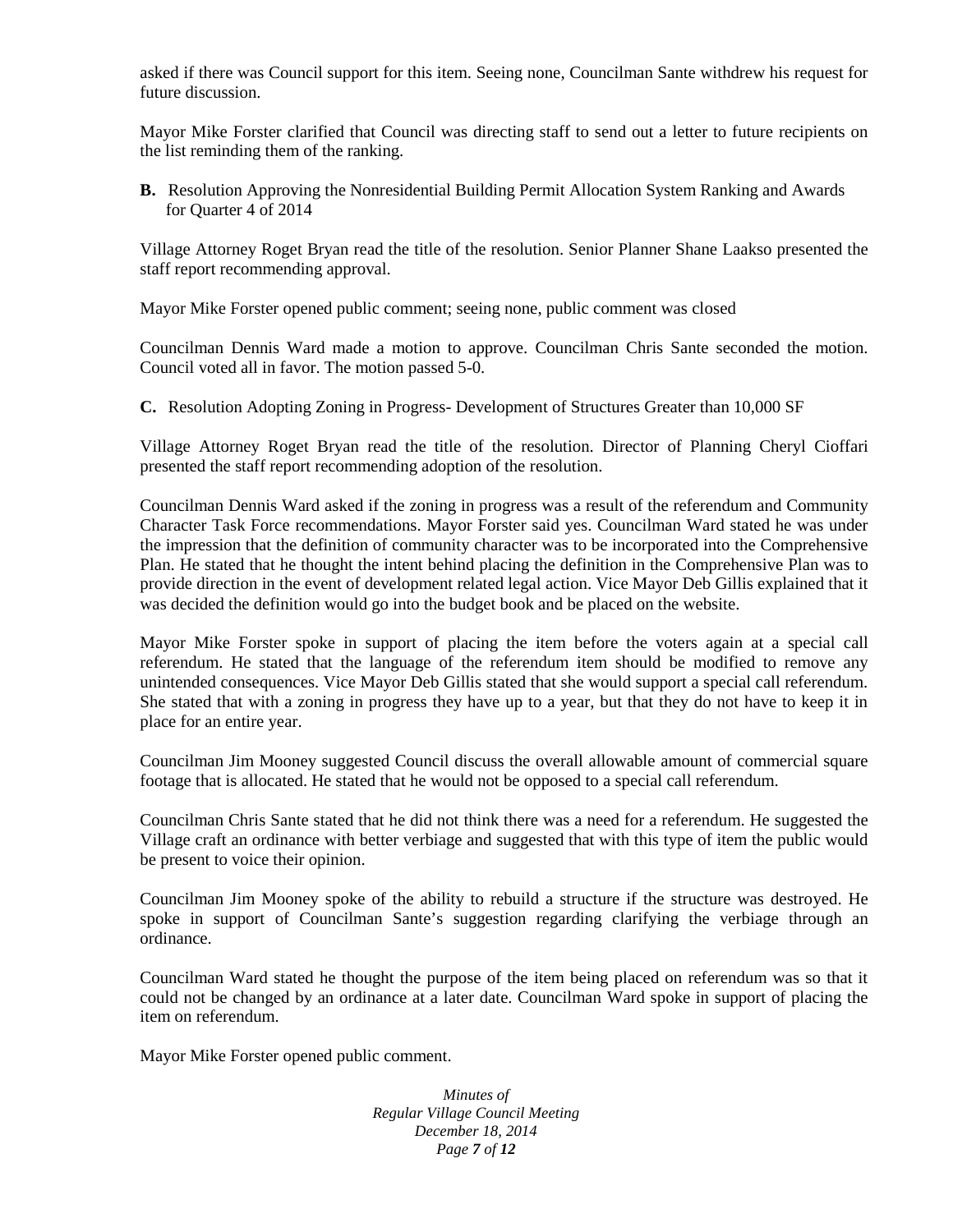Ken Philipson stated that the reason the referendum was worded that way was because Council did not draft the referendum. He urged Council to conduct a workshop when they begin to craft the language for a referendum item or an ordinance.

Larry Barr spoke in support of an ordinance and against spending the funds on a special call referendum.

Mayor Forster closed public comment.

Mayor Forster reiterated that he supported a special call referendum and that he wanted to give the voters another chance.

Councilman Jim Mooney made a motion to approve. Councilman Dennis Ward seconded the motion. Council voted all in favor. The motion passed 5-0.

Village Attorney Roget Bryan clarified staff direction that this would be a future agenda item for discussion.

**D.** Resolution Approving Amendment to Village Attorney Employment Agreement

Village Attorney Roget Bryan read the title of the resolution and presented the staff report.

Mayor Forster opened public comment.

Ken Philipson provided an explanation regarding the previous Council's intent when approving the language in the Village Attorney's contract.

Mayor Forster closed public comment.

Councilman Dennis Ward made a motion to approve. Vice Mayor Deb Gillis seconded the motion. Council voted all in favor. The motion passed 5-0.

**E.** Resolution Considering a Petition for Dedication / Conveyance of Private Roads Iroquois Drive and Sunset Drive to the Village

Village Attorney Roget Bryan read the title of the resolution and presented the staff report.

Vice Mayor Deb Gillis spoke in support of the resolution.

Councilman Chris Sante expressed concern over the acceptance of these roads and stated that the roads were in really bad shape. He suggested that the property should be given to the homeowners and then the homeowners could provide a utility easement to the Village.

Village Attorney Roget Bryan stated that he was not aware of any desire on the part of the homeowners to take ownership of the roads. He clarified that the Village was under no obligation to bring the roads up to standard and stated the Village would be accepting the roads as is.

Mayor Mike Forster stated that he had heard from the Sunset Drive Homeowners Association over the past two years and that would not do what Councilman Sante was proposing. He stated that one option with regard to wastewater would be to make the area a cold spot.

Councilman Sante expressed additional concerns regarding accepting other private roads.

*Minutes of Regular Village Council Meeting December 18, 2014 Page 8 of 12*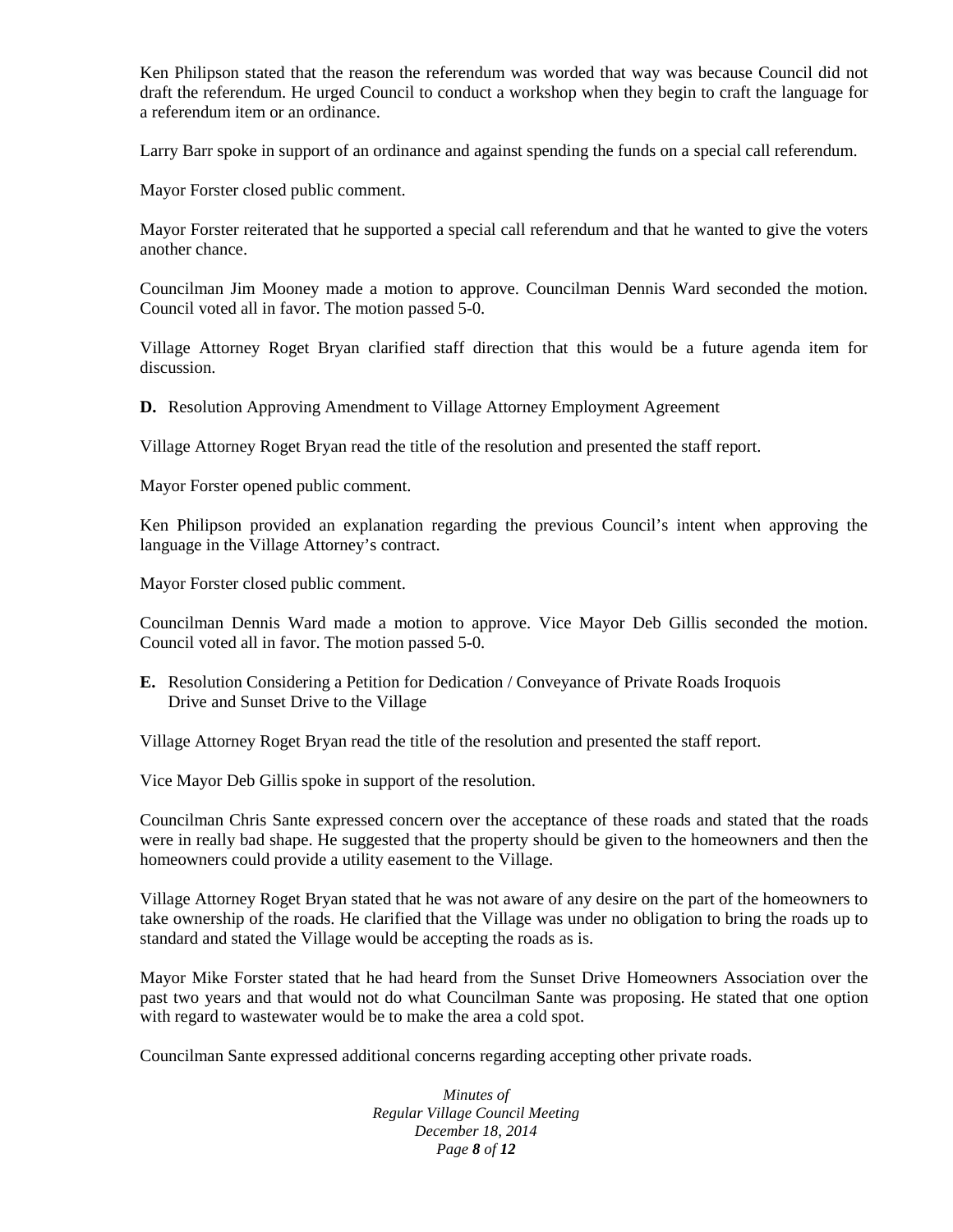Village Attorney Roget Bryan stated that the owner of the road has no desire to convey an easement, as they do not want the road.

Vice Mayor Deb Gillis spoke in support of approving the conveyance. Councilman Dennis Ward stated that the Village has the easements for Thompsonville Road whereas the Village does not have them for Sunset Drive and Iroquois Drive. Mayor Mike Forster commented that the Village has very few options and that this is the least expensive.

Mayor Forster opened public comment.

Jim Bellizzi spoke against the Village Council approving the conveyance of Sunset Drive and Iroquois Drive and quoted Supreme Court case Smith v. Horn.

Brad Dougherty stated he lives on Iroquois Drive and that per his survey the road is 24 feet wide. He stated that he would not provide an easement unless the Village accepts the conveyance of the road. He explained that the easement shown on Sunset Drive is for a water line and that he was unable to find any easements for the water line on Iroquois Drive. He requested Council support the dedication.

Mayor Forster closed public comment.

Councilman Chris Sante stated that if the Village accepts conveyance of these roads, then the Village has the right to request property owners remove items from the right-of-way.

Vice Mayor Deb Gillis made a motion to approve. Councilman Jim Mooney seconded the motion. Council voted all in favor. The motion passed 5-0.

**F.** A Resolution Approving the Purchase and Acquisition of a Wastewater Utility Easement on Key Honey Lane

Village Attorney Roget Bryan read the title of the resolution. Wastewater Program Manager Greg Tindle presented the staff report.

Wastewater Program Manager Greg Tindle explained that the Village did negotiate and that the owner was very familiar with the costs associated with eminent domain. Councilman Sante and Councilman Mooney expressed concern other owners would want to sell easements to the Village. Village Attorney Roget Bryan stated that, with the conveyance of Sunset Drive and Iroquois Drive, the Village would have five roads for which easements had not been obtained. Mr. Bryan provided a history of the subdivided area. Discussion ensued regarding eminent domain and cold spots.

Mayor Forster opened public comment.

Jim Bellizzi spoke against the Village purchasing the Key Honey Lane easement and addressed the legal costs associated with eminent domain.

Larry Barr expressed concern that if the Village pays for this easement, they would be setting the precedent for the purchase of future easements.

Mayor Forster closed public comment.

Village Attorney Roget Bryan stated that if the Village proceeded with the construction of the wastewater lines on Key Honey Lane without obtaining permission the owner could challenge the Village's decision

> *Minutes of Regular Village Council Meeting December 18, 2014 Page 9 of 12*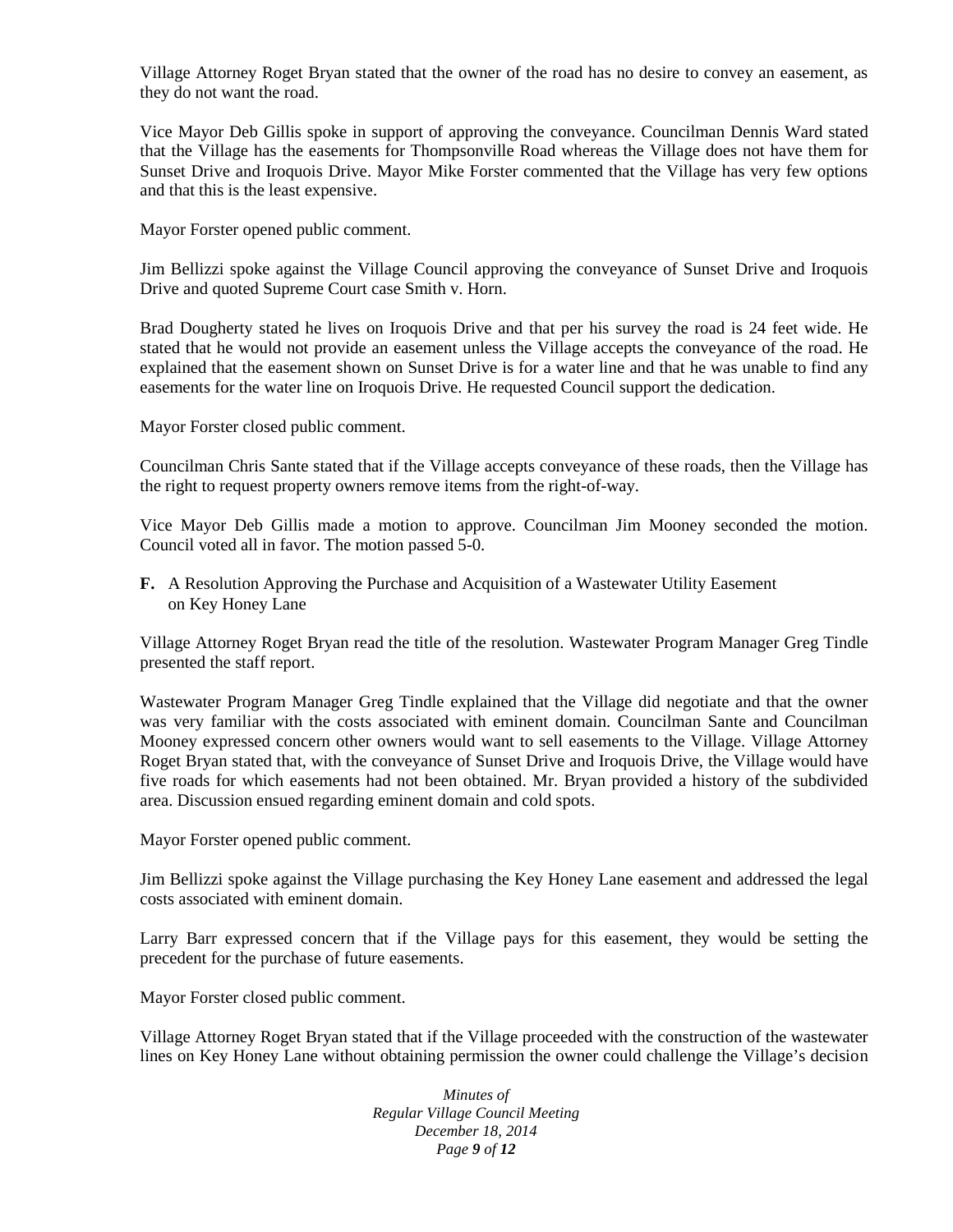as they are the record title owner of the road. Mr. Bryan stated that there were three options before Council: purchase the easement, eminent domain, and a wastewater cold spot.

Mayor Mike Forster asked approximately how much eminent domain would cost the Village. Wastewater Program Manager Greg Tindle stated at least \$50,000 in legal costs and potentially significantly more. Mr. Tindle stated that there could also be costs associated with remobilizing the wastewater construction equipment. Mayor Forster expressed concern about the escalating costs associated with eminent domain.

Councilman Dennis Ward spoke in support of making the area a cold spot. Vice Mayor Deb Gillis stated that previous Council made a decision to sewer the entire Village.

Village Attorney Roget Bryan stated that there had been extensive negotiations pertaining to this offer. He said that the question before Council was whether to pay for the easement without having to go through eminent domain. When asked by Mayor Forster, Mr. Bryan could not immediately provide an answer to whether there would be legal exposure associated with a cold spot. Mr. Bryan stated that if the Village chose the cold spot option, the parcel owners would be required to install an anaerobic septic system on their property. He stated that in theory the Village could refund the wastewater assessments paid by these property owners.

Councilman Chris Sante stated that Key Largo had several cold spots and commented on the laws associated with ingress and egress.

Councilman Jim Mooney commented about the overall costs of the wastewater project as it relates to this item.

Vice Mayor Deb Gillis made a motion to approve. Councilman Jim Mooney seconded the motion. Vice Mayor Deb Gillis and Councilman Jim Mooney voted in favor. Councilman Chris Sante, Councilman Dennis Ward and Mayor Mike Forster voted against purchasing the easement. The motion failed 3-2.

#### **XIII. MOTIONS**

**A.** 2015 Schedule for Regular Village Council Meetings

Mayor Mike Forster asked if Council had any interest in changing meetings to once a month. Discussion ensued with Council agreeing to keep the current schedule of two meetings per month.

Councilman Chris Sante moved to approve the 2015 schedule. Vice Mayor Deb Gillis seconded the motion. Council voted all in favor. The motion passed 5-0.

#### **XIV. MAYOR / COUNCIL COMMUNICATIONS**

**A.** Discussion Regarding December 9, 2014 Legislative Meeting- Mayor Forster

Mayor Mike Forster reported regarding the Interagency Staff Meeting sponsored by State Representative Holly Raschein on December 9, 2014 pertaining to future allocations of state funding.

Vice Mayor Deb Gillis reported regarding the December 10, 2014 Monroe County Board of Commissioners meeting in which future appropriations were discussed and stated that future funding allocations were not discussed.

Village Manager Maria Aguilar briefly explained the state budget and funding process timeline. She stated that if it takes a year for the process to occur, the funding would not be beneficial to the Village

*Minutes of Regular Village Council Meeting December 18, 2014 Page 10 of 12*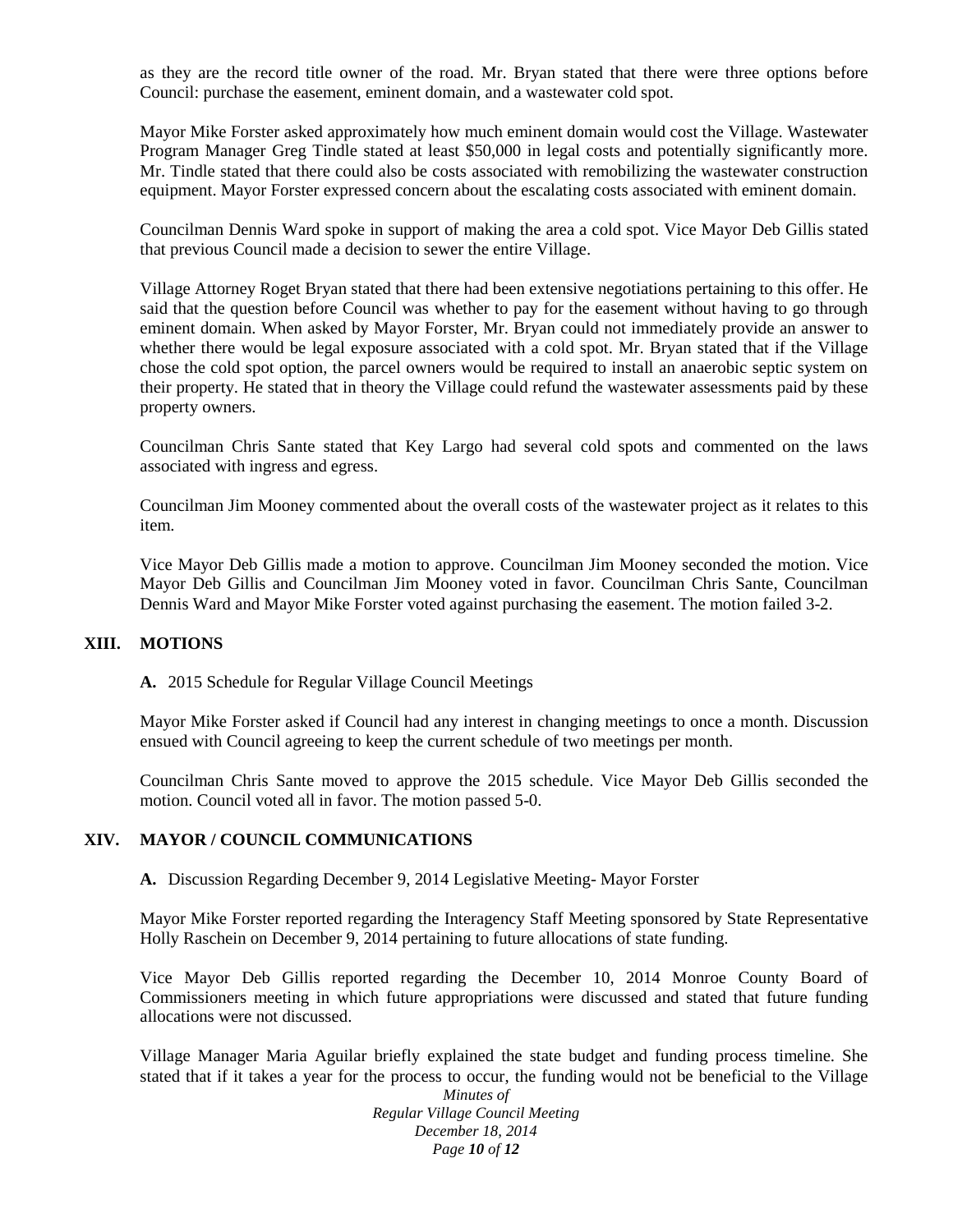because there would be very little the Village could submit that would be eligible for reimbursement. Vice Mayor Deb Gillis stated that it took the Village approximately a year and half to receive the first 20 million dollars.

Discussion ensued regarding the funding allocations in the interlocal agreement and the need for a joint approach to the State for future funding.

Mayor Mike Forster opened public comment.

Larry Barr stated he understood that the Village was not going to receive future funding for wastewater and that property owners were looking at another assessment. Village Manager Maria Aguilar stated that a future assessment is not being considered, and explained staff had developed a financial forecast that did not include future grants so there was not a financial void that needed to be filled.

Mayor Forster closed public comment.

**B.** Discussion Regarding Federal Action Strike Team & FAST Fly-in Participation

Village Manager Maria Aguilar provided an explanation of the Florida League of Cities Federal Action Strike Team & Fast Fly-in to Washington D.C.

Ms. Aguilar advised Council of a different trip to Washington D.C. on January  $11<sup>th</sup>$  and  $12<sup>th</sup>$  to accompany Federal Lobbyist Jim Davenport in an effort to garner support for the Army Corp of Engineers wastewater funding under the Florida Keys Water Quality Improvement Program work plan. She stated that Vice Mayor Deb Gillis would be attending as well as representatives of the Key Largo Wastewater Treatment District. Ms. Aguilar suggested the Village Manager and Village Attorney attend with Vice Mayor Gillis. Council agreed that all three should attend.

Mayor Mike Forster opened public comment; seeing none, public comment was closed.

**C.** Discussion Regarding Allowance of Affordable Housing in the Industrial District

Vice Mayor Deb Gillis spoke in support of allowing affordable housing in the areas zoned as an industrial district. Councilman Chris Sante expressed support for this idea.

Mayor Mike Forster opened public comment.

Jim Bellizzi provided examples of industrially zoned areas and cautioned Council not to move forward with this change.

Mayor Forster closed public comment.

Council directed staff to draft a text amendment allowing affordable housing on top of existing structures in industrial zoned areas.

**D.** Discussion Regarding Local Planning Agency Appointments

Councilman Dennis Ward initiated discussion on LPA appointments. Village Attorney Roget Bryan stated that per Village Code 30-103, an appointing councilmember could replace an LPA member with or without cause at any Regular Village Council Meeting and that the new appointee would serve out the remainder of the term. Councilman Ward stated he would like to remove Allen Wood from the LPA and appoint Ted Blackburn.

> *Minutes of Regular Village Council Meeting December 18, 2014 Page 11 of 12*